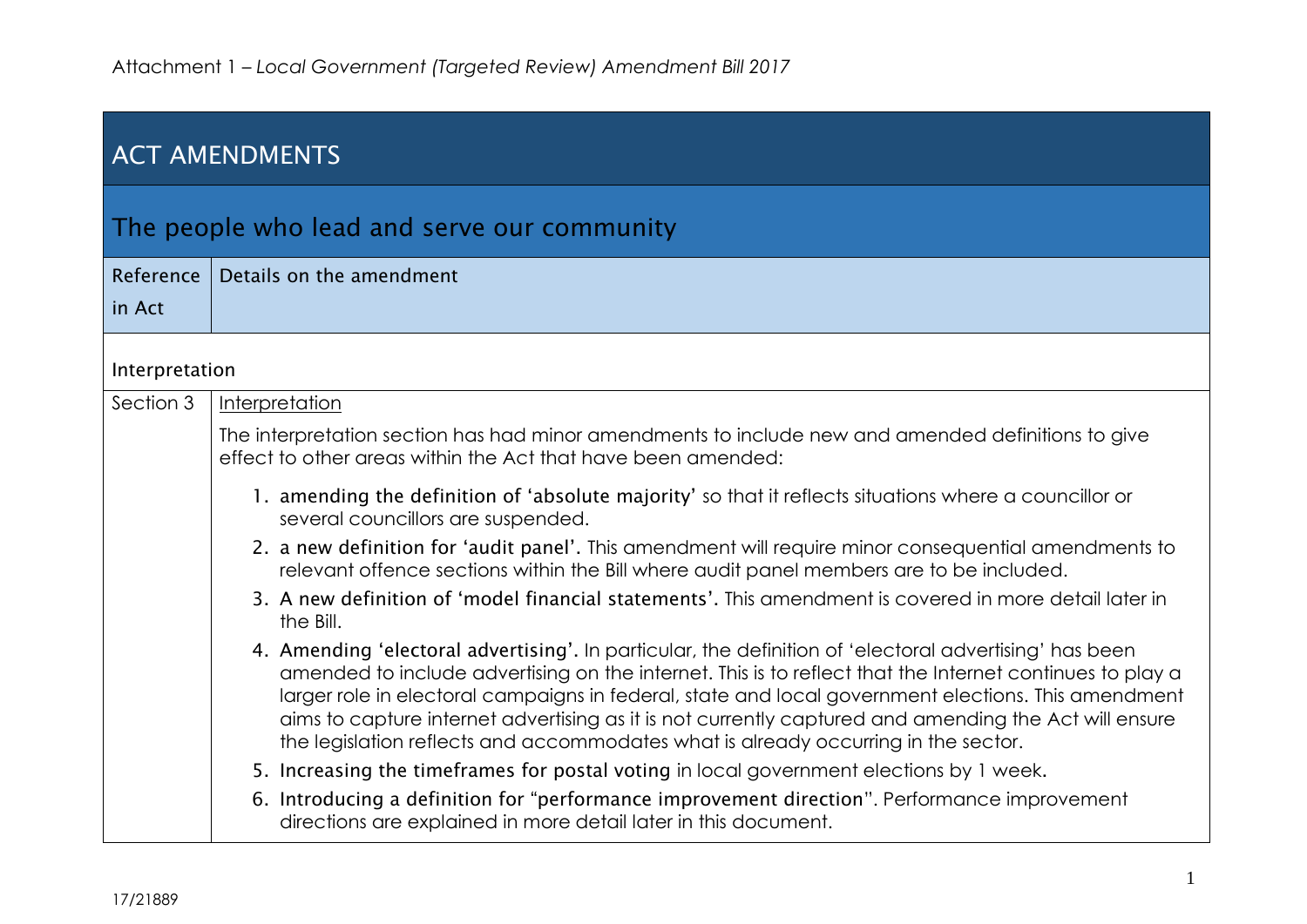| <b>ACT AMENDMENTS</b>           |                                                                                                                                                                                                                                                                                                     |  |
|---------------------------------|-----------------------------------------------------------------------------------------------------------------------------------------------------------------------------------------------------------------------------------------------------------------------------------------------------|--|
|                                 | The people who lead and serve our community                                                                                                                                                                                                                                                         |  |
| Reference<br>in Act             | Details on the amendment                                                                                                                                                                                                                                                                            |  |
| <b>Municipal Areas</b>          |                                                                                                                                                                                                                                                                                                     |  |
| Section                         | <b>Boundary Adjustments</b>                                                                                                                                                                                                                                                                         |  |
| 16                              | This section has been amended such that a Local Government review is not required to approve minor<br>boundary adjustments. This will make the process for minor boundary adjustments more efficient. The section<br>has also been amended so that the process for boundary adjustments is clearer. |  |
| <b>Mayors and Deputy Mayors</b> |                                                                                                                                                                                                                                                                                                     |  |
| Section                         | Role of the Mayor                                                                                                                                                                                                                                                                                   |  |
| 27                              | The role of the mayor has been expanded under the legislation. The amendments are to give mayors a<br>greater leadership responsibility and further distinguish the role of mayor as distinct to the role of elected<br>members.                                                                    |  |
| Subsectio                       | Deputy Mayors                                                                                                                                                                                                                                                                                       |  |
| $n \frac{27(2)}{a}$             | The word "absent" has been amended to better reflect the broad circumstances in which mayors<br>sometimes need deputy mayors to act in the role of mayor.                                                                                                                                           |  |
| Section                         | Ministerial Orders - Functions of the Mayor                                                                                                                                                                                                                                                         |  |
| 27A                             | A new provision has been inserted which provides the Minister for Planning and Local Government (the<br>Minister) with the power to make an order to expand and clarify the role of the mayor.                                                                                                      |  |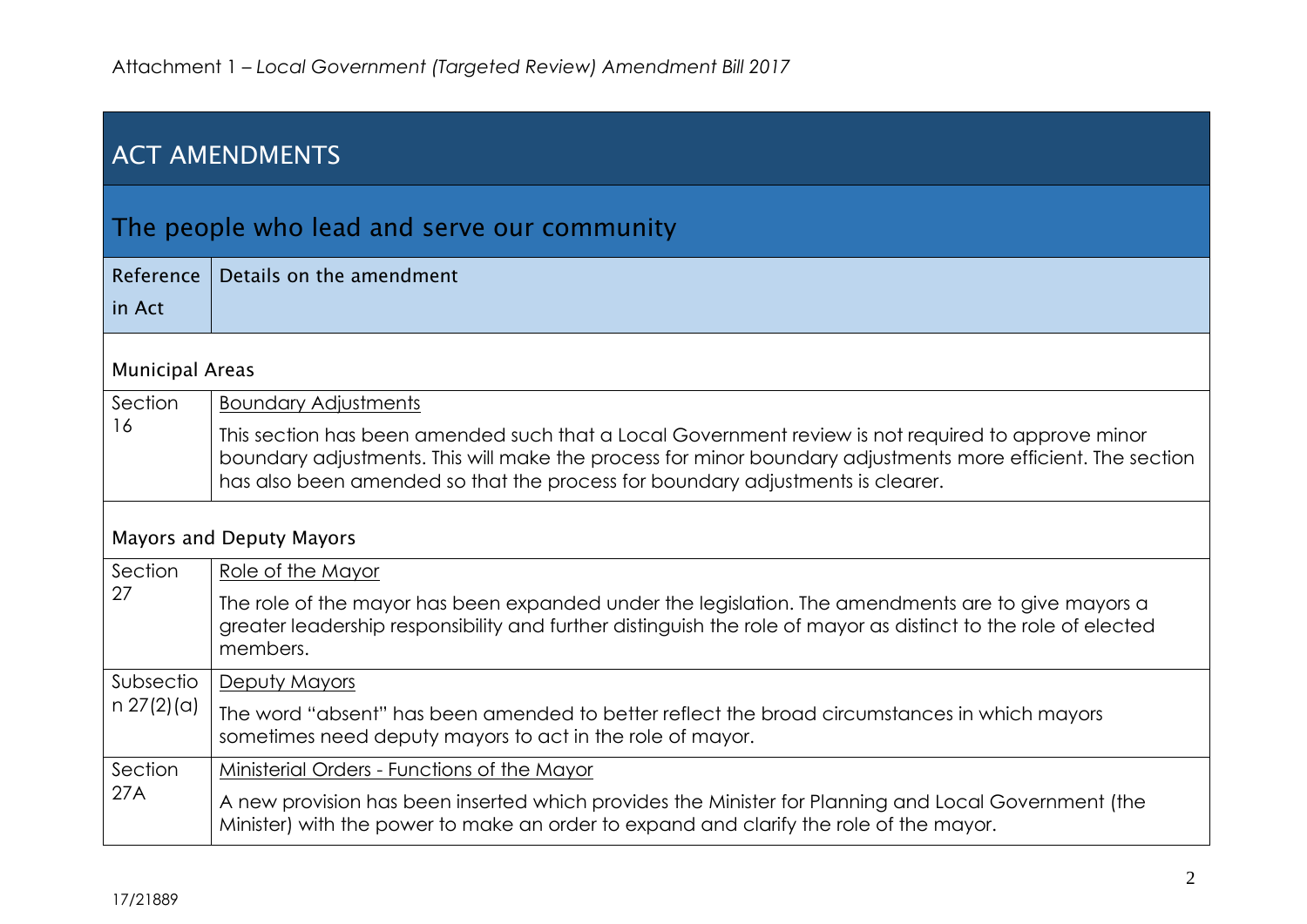| <b>ACT AMENDMENTS</b>                                 |                                                                                                                                                                                                                                                                                                                                                                                                                     |  |  |
|-------------------------------------------------------|---------------------------------------------------------------------------------------------------------------------------------------------------------------------------------------------------------------------------------------------------------------------------------------------------------------------------------------------------------------------------------------------------------------------|--|--|
|                                                       | The people who lead and serve our community                                                                                                                                                                                                                                                                                                                                                                         |  |  |
| Reference<br>in Act                                   | Details on the amendment                                                                                                                                                                                                                                                                                                                                                                                            |  |  |
|                                                       | The Minister, with consultation from the sector, can implement (or amend) such an order where there may<br>be a need to clarify these matters. A Ministerial Order would be binding without adding further detail into the<br>legislation. Further, amending a Ministerial Order would not require any amendments to the legislation and it<br>therefore affords both the Minister and the sector more flexibility. |  |  |
| <b>All Elected Members</b>                            |                                                                                                                                                                                                                                                                                                                                                                                                                     |  |  |
| Section<br>28AA                                       | <b>Ministerial Orders</b><br>A new provision which provides the Minister with the power to issue a Ministerial Order to clarify functions of<br>councillors for example, what are strategic matters that should be decided by councillors and operational<br>matters that are the function of the general manager (council administration) to decide.                                                               |  |  |
|                                                       | <b>Audit Panel Members</b>                                                                                                                                                                                                                                                                                                                                                                                          |  |  |
| Sections<br>53, 54A,<br>55B,<br>338A, 339<br>and 339A | These sections have been amended to ensure that the relevant offence provisions also apply to members of<br>an audit panel. The relevant offences are: failure to declare a pecuniary interest, disclosure of information,<br>improper use of information and misuse of office.                                                                                                                                     |  |  |
| <b>Gifts and Donations</b>                            |                                                                                                                                                                                                                                                                                                                                                                                                                     |  |  |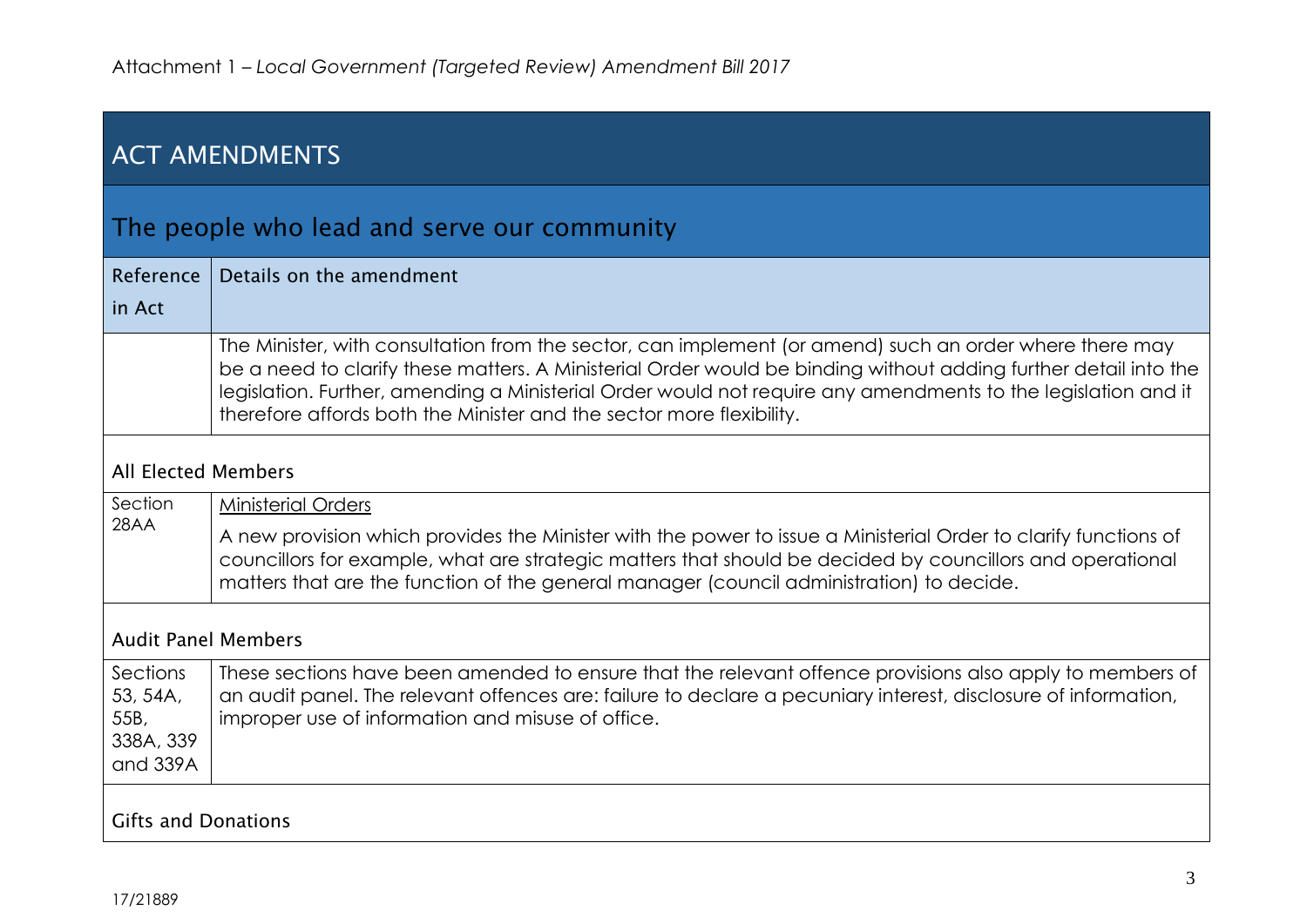| <b>ACT AMENDMENTS</b> |                                                                                                                                                                                                                              |  |
|-----------------------|------------------------------------------------------------------------------------------------------------------------------------------------------------------------------------------------------------------------------|--|
|                       | The people who lead and serve our community                                                                                                                                                                                  |  |
| Reference<br>in Act   | Details on the amendment                                                                                                                                                                                                     |  |
| Part 5A               | Requirement to notify of gift/donation                                                                                                                                                                                       |  |
| Section<br>56A        | This new provision requires a councillor to notify the general manager of a council if they receive a gift or a<br>donation as prescribed under the regulations.                                                             |  |
|                       | The Local Government (General) Regulations 2015 will be amended to provide the details around the<br>notification of gifts and donations.                                                                                    |  |
| Part 5A               | <b>Gifts and Donations Register</b>                                                                                                                                                                                          |  |
| Section<br>57         | This new provision establishes that a gift and donation register must be kept by the general manager of a<br>council.                                                                                                        |  |
|                       | The Local Government (General) Regulations 2015 will be amended to prescribe the details for the register,<br>including what items need to be disclosed, when and how, and any thresholds or limitations.                    |  |
| General Manager       |                                                                                                                                                                                                                              |  |
| Section               | Appointment of a General Manager                                                                                                                                                                                             |  |
| 61                    | This section has been amended so that councils need to take into account any relevant Ministerial Orders<br>when they are appointing a person as general manager.                                                            |  |
| Section               | Ministerial Orders - Appointment and Performance                                                                                                                                                                             |  |
| 61A                   | A new provision which provides the Minister with the power to issue a Ministerial Order that details the high-<br>level principles regarding the selection, reappointment and the monitoring of and appraisal of performance |  |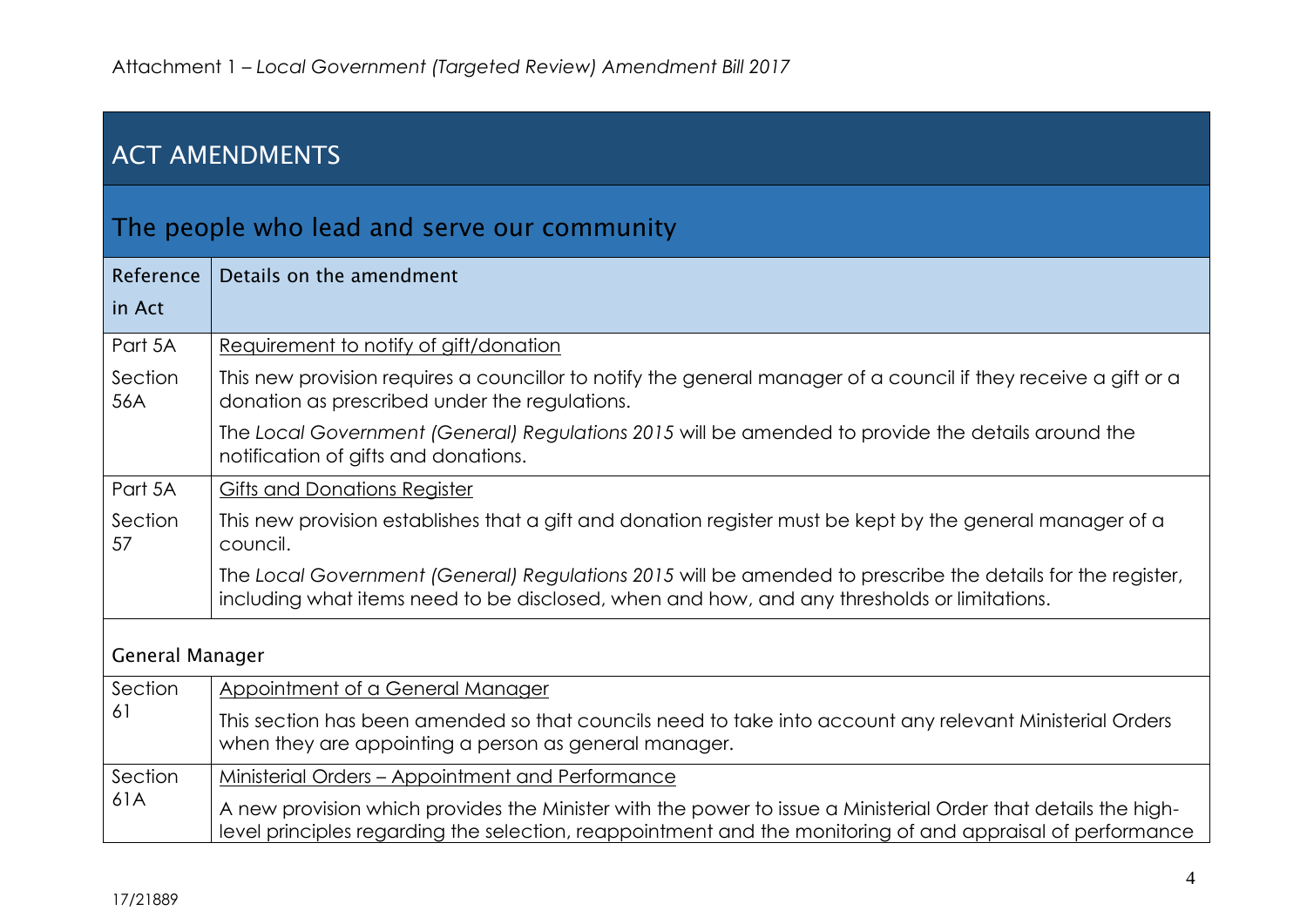| <b>ACT AMENDMENTS</b> |                                                                                                                                                                                                                                               |  |
|-----------------------|-----------------------------------------------------------------------------------------------------------------------------------------------------------------------------------------------------------------------------------------------|--|
|                       | The people who lead and serve our community                                                                                                                                                                                                   |  |
| Reference             | Details on the amendment                                                                                                                                                                                                                      |  |
| in Act                |                                                                                                                                                                                                                                               |  |
|                       | for general managers.                                                                                                                                                                                                                         |  |
| Section               | <b>Appointment of Acting General Managers</b>                                                                                                                                                                                                 |  |
| 61B                   | This section has been amended to clarify the appointment/reappointment of acting general managers. The<br>current provisions are unclear and may create confusion around this process. This amendment will reduce<br>ambiguity.               |  |
| Section               | <b>Ministerial Orders - Functions</b>                                                                                                                                                                                                         |  |
| 62A                   | A new provision which provides the Minister with the power to make a Ministerial Order to clarify the<br>functions and powers of the general manager.                                                                                         |  |
| Section               | Ministerial Order - Liaison                                                                                                                                                                                                                   |  |
| 62B                   | A new provision which provides the Minister with the power to make a Ministerial Order that provides clarity<br>around the requirement for general managers to "liaise" with mayors.                                                          |  |
|                       | Such a Ministerial Order would cover, more broadly, the nature of the liaison between the general manager<br>and the mayor and better describe expectations around the nature of the liaison required between mayors<br>and general managers. |  |
| Section               | Written advice Qualified Persons                                                                                                                                                                                                              |  |
| 65                    | This section has been amended to ensure that any qualified advice, including verbal advice, is provided to<br>the councillors in writing.                                                                                                     |  |
|                       | This amendment aims to ensure that such advice is adequately recorded and is accurate. Providing                                                                                                                                              |  |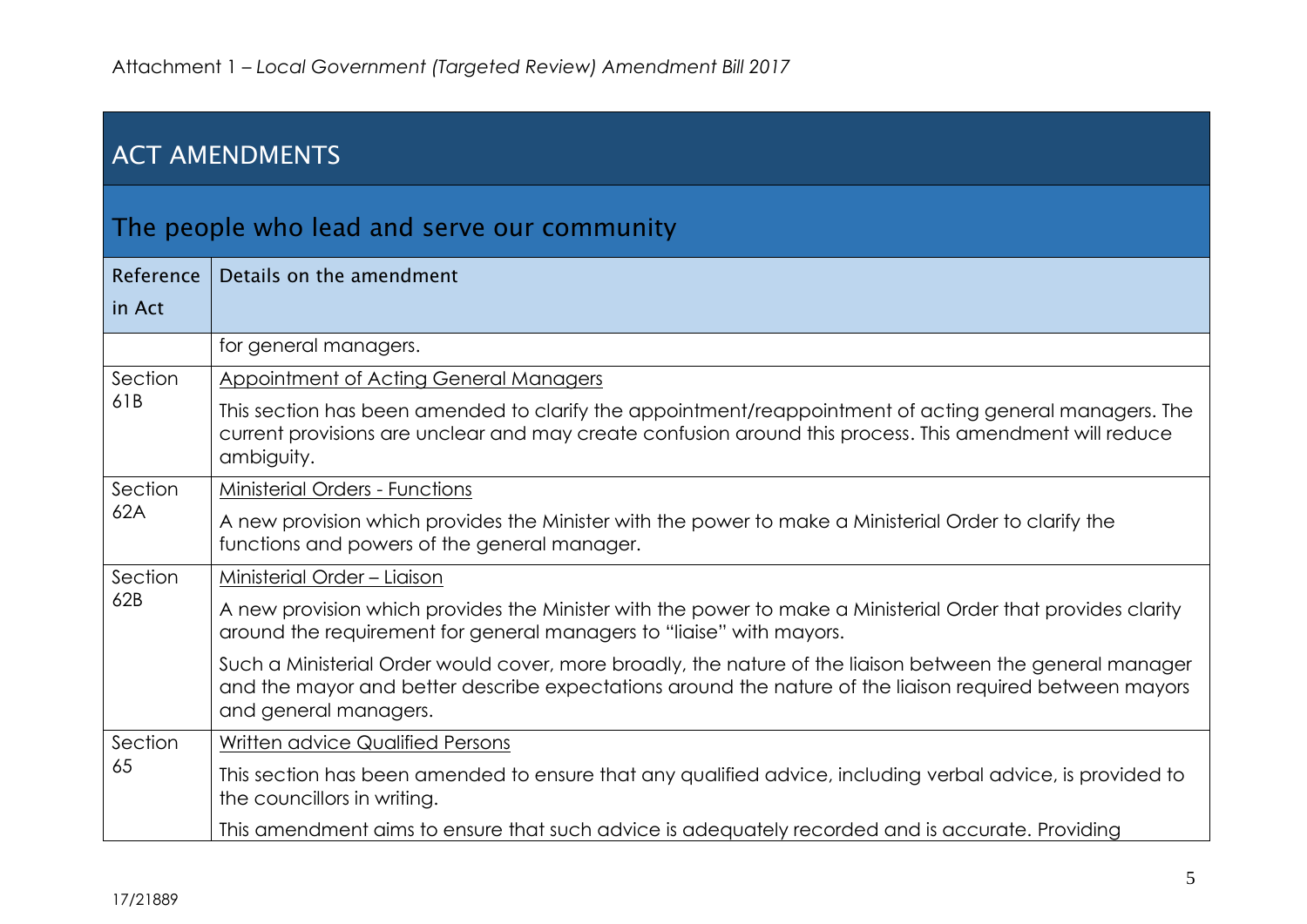| <b>ACT AMENDMENTS</b> |                                                                                                                                                                                                                                                                                                                                                    |  |  |
|-----------------------|----------------------------------------------------------------------------------------------------------------------------------------------------------------------------------------------------------------------------------------------------------------------------------------------------------------------------------------------------|--|--|
|                       | The people who lead and serve our community                                                                                                                                                                                                                                                                                                        |  |  |
| Reference<br>in Act   | Details on the amendment                                                                                                                                                                                                                                                                                                                           |  |  |
|                       | qualified advice in writing ensures that all elected members receive the same advice, supports effective<br>decision making and is important for transparency and accountability.                                                                                                                                                                  |  |  |
|                       | <b>Annual Report</b>                                                                                                                                                                                                                                                                                                                               |  |  |
| Section<br>72         | An existing requirement under subsection 84(2)(da) has now been moved to section 72 such that this is<br>reported under the Annual Report.                                                                                                                                                                                                         |  |  |
|                       | This amendment ensures best practice in financial management in line with Australian Accounting Standards<br>(AASB 124).                                                                                                                                                                                                                           |  |  |
|                       | <b>Model Financial Statements</b>                                                                                                                                                                                                                                                                                                                  |  |  |
| Section<br>83A        | This is a new section that requires councils to issue their financial statements in line with model financial<br>statements issued by the Director of Local Government for each financial year. The Tasmanian Auditor-<br>General will be required to provide a set of model financial statements to the Director of Local Government<br>to issue. |  |  |
|                       | There will be a transitional period provided to allow councils enough time to prepare for the requirement of<br>model financial statements.                                                                                                                                                                                                        |  |  |
|                       | Model financial statements will reduce complexity within the legislation because they will necessarily<br>incorporate any other changes in accounting standards or other relevant legislation. They will also help<br>make this financial information easier to compare across councils.                                                           |  |  |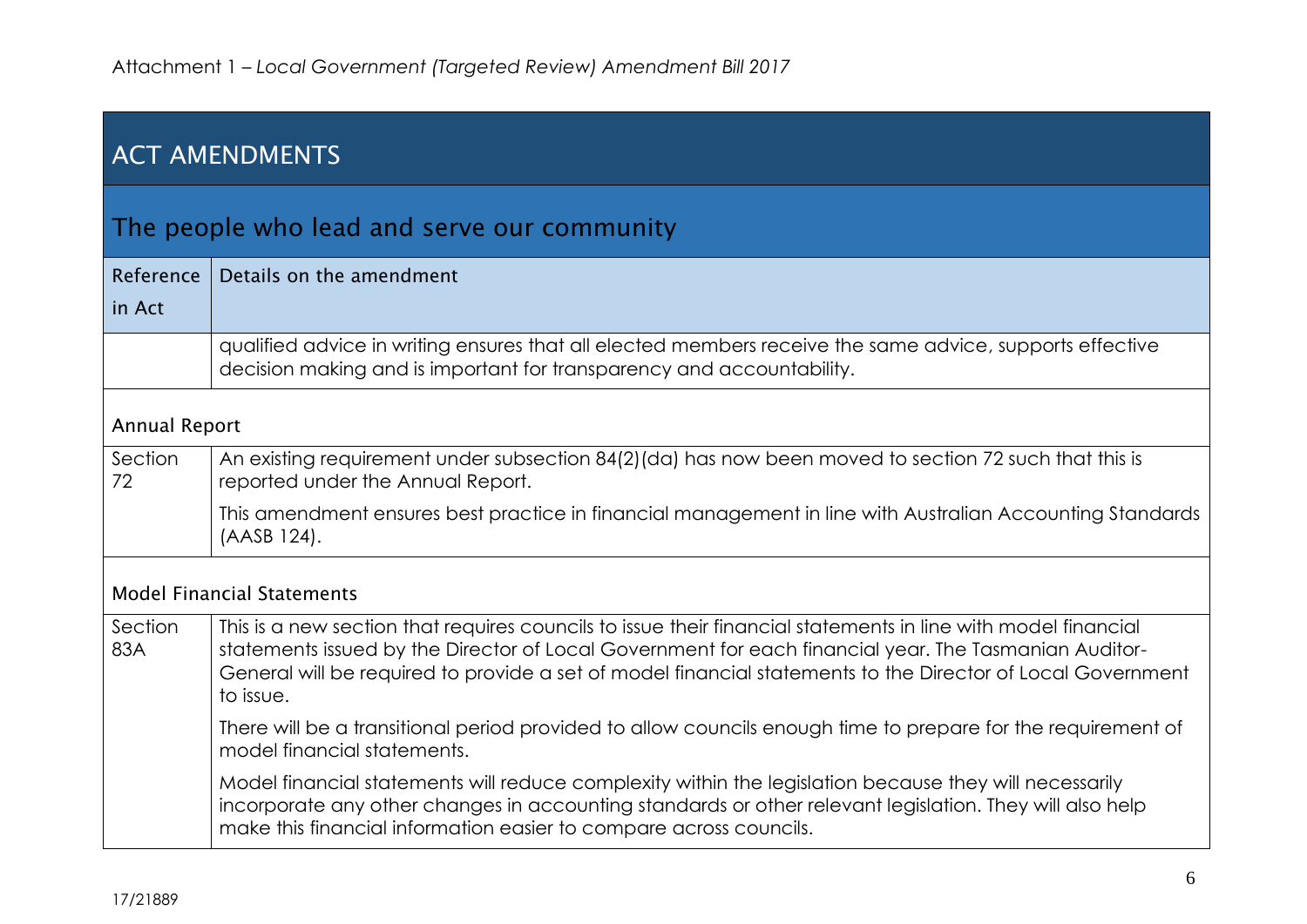| <b>ACT AMENDMENTS</b>                       |                                                                                                                                                                                                                                                                              |  |  |
|---------------------------------------------|------------------------------------------------------------------------------------------------------------------------------------------------------------------------------------------------------------------------------------------------------------------------------|--|--|
| The people who lead and serve our community |                                                                                                                                                                                                                                                                              |  |  |
| Reference<br>in Act                         | Details on the amendment                                                                                                                                                                                                                                                     |  |  |
| Subsectio<br>$n 84(2)$ (b)                  | Subsection 84(2)(b) has been removed because the new model financial statements will necessarily<br>incorporate related parties disclosures under the accounting standards (AASB 124), therefore avoiding any<br>unnecessary duplication within the legislation.             |  |  |
|                                             | <b>Local Government Board</b>                                                                                                                                                                                                                                                |  |  |
| Section                                     | Scope of Review                                                                                                                                                                                                                                                              |  |  |
| 214A                                        | This section has been amended to clarify the scope of a Local Government Board review.                                                                                                                                                                                       |  |  |
|                                             | The amendment clarifies the intention of this provision and reflects the changes that are being made to<br>section 226 around the operations of the council to include matters such as governance and performance.                                                           |  |  |
| Performance Improvement Directions          |                                                                                                                                                                                                                                                                              |  |  |
| <b>NEW</b>                                  | Performance Improvement Direction                                                                                                                                                                                                                                            |  |  |
| Part 12B                                    | A Performance Improvement Direction (PID) is a new, simple and streamlined mechanism that will be used<br>to require a council, a councillor or some councillor(s) to do something to rapidly improve their performance.                                                     |  |  |
|                                             | Generally, a PID will act as an (optional) intermediary step between the Director of Local Government<br>investigating a matter and the Minister requiring a Local Government Board Review or Board of Inquiry into<br>the council, councillor or councillor(s) in question. |  |  |
|                                             | PIDs are intended to be an efficient and cost effective method of improving council performance in                                                                                                                                                                           |  |  |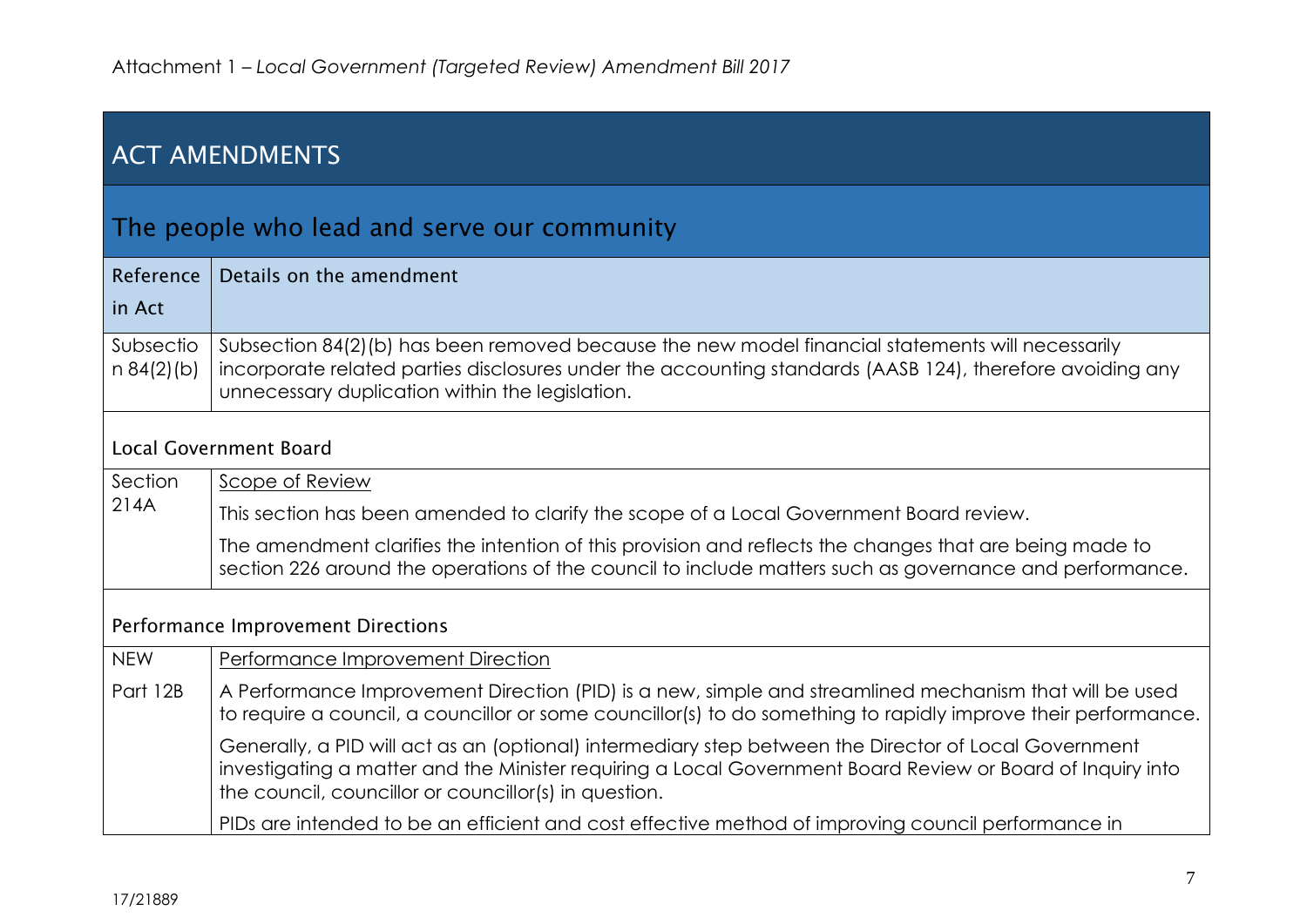| <b>ACT AMENDMENTS</b> |                                                                                                                                                                                                                                                                                                                                                                                                       |  |  |
|-----------------------|-------------------------------------------------------------------------------------------------------------------------------------------------------------------------------------------------------------------------------------------------------------------------------------------------------------------------------------------------------------------------------------------------------|--|--|
|                       | The people who lead and serve our community                                                                                                                                                                                                                                                                                                                                                           |  |  |
| Reference             | Details on the amendment                                                                                                                                                                                                                                                                                                                                                                              |  |  |
| in Act                |                                                                                                                                                                                                                                                                                                                                                                                                       |  |  |
|                       | appropriate circumstances where the Minister is of the view that a Local Government Board Review or Board<br>of Inquiry may not be necessary, or may prevent the need for a Board of Inquiry or Local Government Board<br>review.                                                                                                                                                                     |  |  |
|                       | Board of Inquiry                                                                                                                                                                                                                                                                                                                                                                                      |  |  |
| Subsectio             | Suspension of councillors                                                                                                                                                                                                                                                                                                                                                                             |  |  |
| $n$ 215(5)            | This section has been amended so that an individual councillor, or a number of councillors, or all councillors<br>may be suspended and such a suspension can occur at any time during the Board of Inquiry process. It also<br>clarifies that councillors remain suspended until such time as a decision is made by the Minister or the<br>Governor following the final report of a Board of Inquiry. |  |  |
|                       | These amendments would give the Minister greater flexibility and allow Boards of Inquiry to be tailored to<br>specific and sometimes changing circumstances. It may also improve efficiency and mitigate any impacts<br>upon the community while an inquiry is ongoing.                                                                                                                               |  |  |
| Section               | Requests for information                                                                                                                                                                                                                                                                                                                                                                              |  |  |
| 217                   | This section provides the Board of Inquiry with the power to require a person to provide written answers to a<br>formal request for information.                                                                                                                                                                                                                                                      |  |  |
|                       | This amendment will allow Boards of Inquiry to operate more efficiently and ensure that information is<br>provided in a timely manner such that the process is not hindered.                                                                                                                                                                                                                          |  |  |
| Section               | Result of Inquiry                                                                                                                                                                                                                                                                                                                                                                                     |  |  |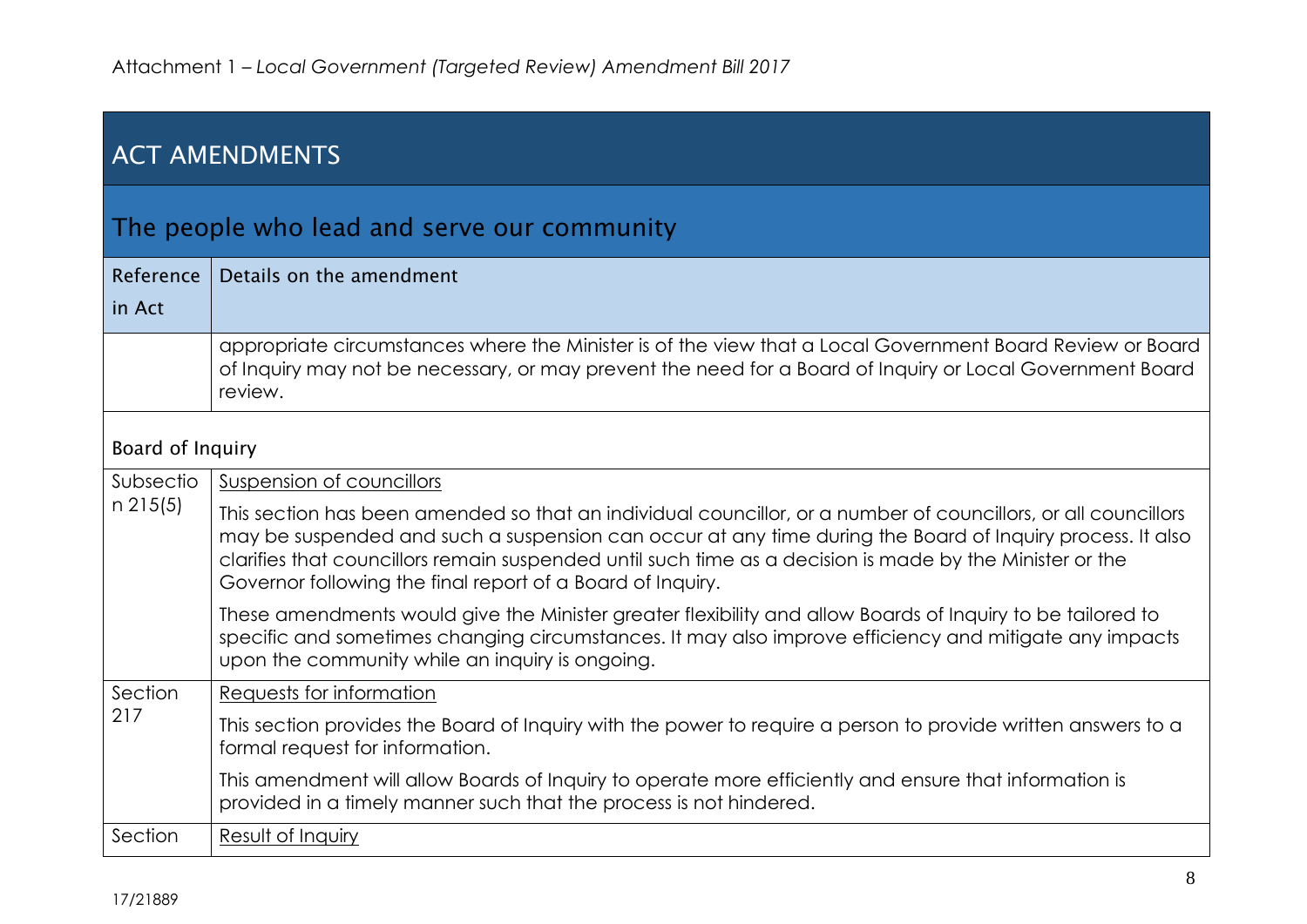| <b>ACT AMENDMENTS</b> |                                                                                                                                                                                                                                                                                                                                                           |  |
|-----------------------|-----------------------------------------------------------------------------------------------------------------------------------------------------------------------------------------------------------------------------------------------------------------------------------------------------------------------------------------------------------|--|
|                       | The people who lead and serve our community                                                                                                                                                                                                                                                                                                               |  |
| Reference<br>in Act   | Details on the amendment                                                                                                                                                                                                                                                                                                                                  |  |
| 225                   | Several subsections of section 225 have been amended to ensure that individual councillor(s) are also<br>captured under these provisions such that the Minister has the power to direct an individual councillor.                                                                                                                                         |  |
| Section               | Dismissal of councillors - Individuals                                                                                                                                                                                                                                                                                                                    |  |
| 226                   | This section has been amended to clarify that individual councillors can also be dismissed (rather than all<br>councillors). This amendment will provide the Minister with the flexibility to dismiss an individual councillor,<br>several or all councillors.                                                                                            |  |
| Section<br>226(1A)    | This section has been amended to further clarify what is intended by the phrase "operation of the council".<br>This phrase is to include one or more of the matters listed, including the administrative operation or the<br>governance of the council. The amendment will ensure the phrase operates as intended to capture these<br>areas of operation. |  |
| Sections<br>230 & 231 | These two sections have been amended to clarify that the commissioner is only appointed when all of the<br>councillors are either dismissed or suspended.                                                                                                                                                                                                 |  |
| <b>Election Dates</b> |                                                                                                                                                                                                                                                                                                                                                           |  |
| Sections              | Elections                                                                                                                                                                                                                                                                                                                                                 |  |
| 260, 269<br>and 274   | All the dates under these sections have been increased by 1 week.                                                                                                                                                                                                                                                                                         |  |
|                       | This is to accommodate changes in Australia Post's services which have increased the time taken for mail to<br>be delivered. This amendment will allow greater time for local government postal votes to be returned.                                                                                                                                     |  |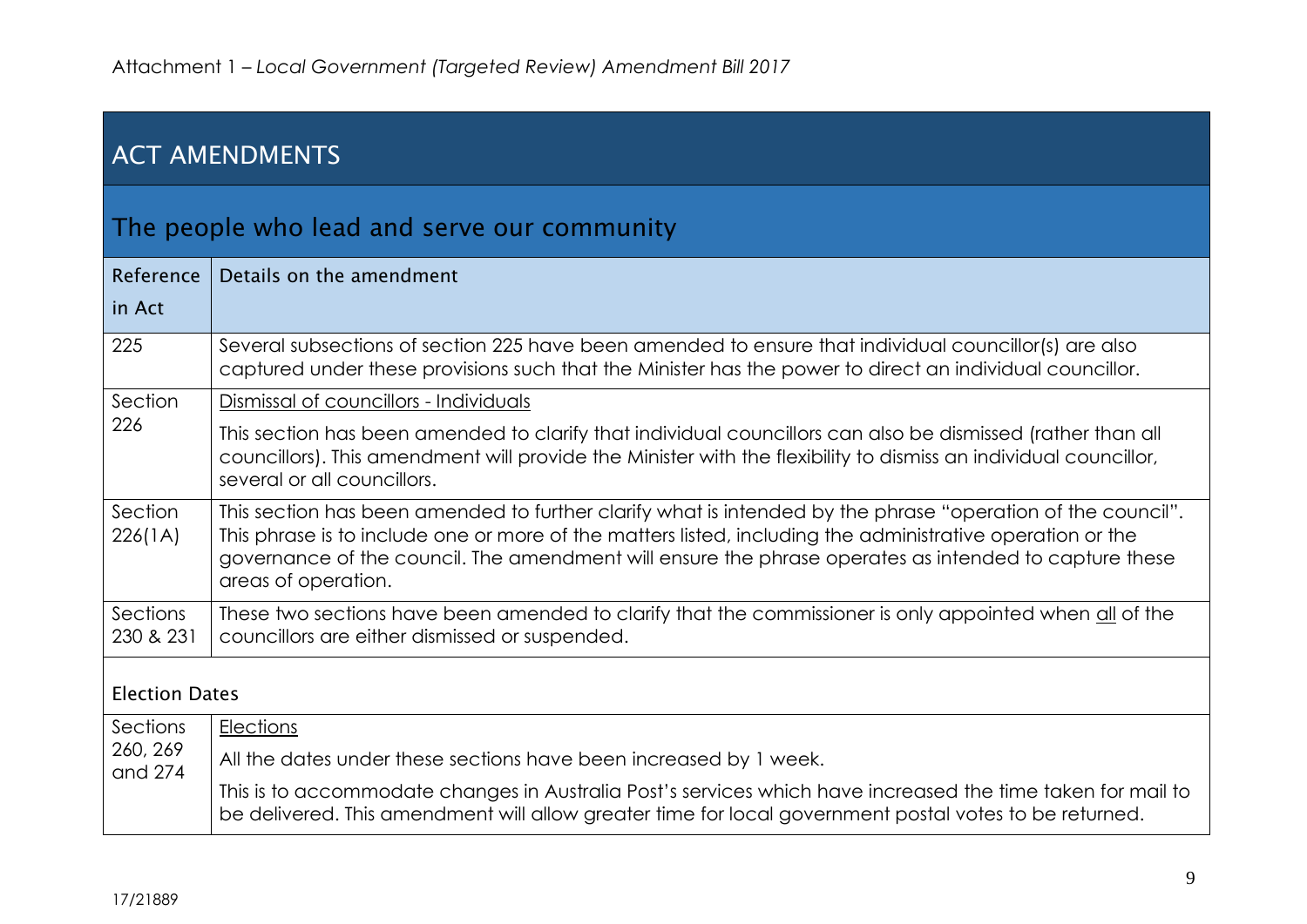| <b>ACT AMENDMENTS</b>              |                                                                                                                                                                                                       |  |
|------------------------------------|-------------------------------------------------------------------------------------------------------------------------------------------------------------------------------------------------------|--|
|                                    | The people who lead and serve our community                                                                                                                                                           |  |
| Reference<br>in Act                | Details on the amendment                                                                                                                                                                              |  |
|                                    |                                                                                                                                                                                                       |  |
| <b>Electoral Advertising</b>       |                                                                                                                                                                                                       |  |
| Subsectio<br>n 278(3)              | This subsection has been amended to delete 'broadcast' as it is unnecessary duplication with an exclusion<br>described in subsection 278(4)(b).                                                       |  |
| Performance Improvement Directions |                                                                                                                                                                                                       |  |
| Section                            | Immunity from Liability                                                                                                                                                                               |  |
| 341                                | This section has been amended to clarify and ensure it operates efficiently in light of other statutory<br>immunities available under the Statutory Authorities (Protection from Liability) Act 1993. |  |
| References to Act                  |                                                                                                                                                                                                       |  |
| Section<br>348A                    | This section clarifies references within the Act to orders and regulations and their status.                                                                                                          |  |
| <b>Office of Councillors</b>       |                                                                                                                                                                                                       |  |
| Schedule<br>5, Clause              | This amendment is designed to address an unintended technical consequence that arises from the current                                                                                                |  |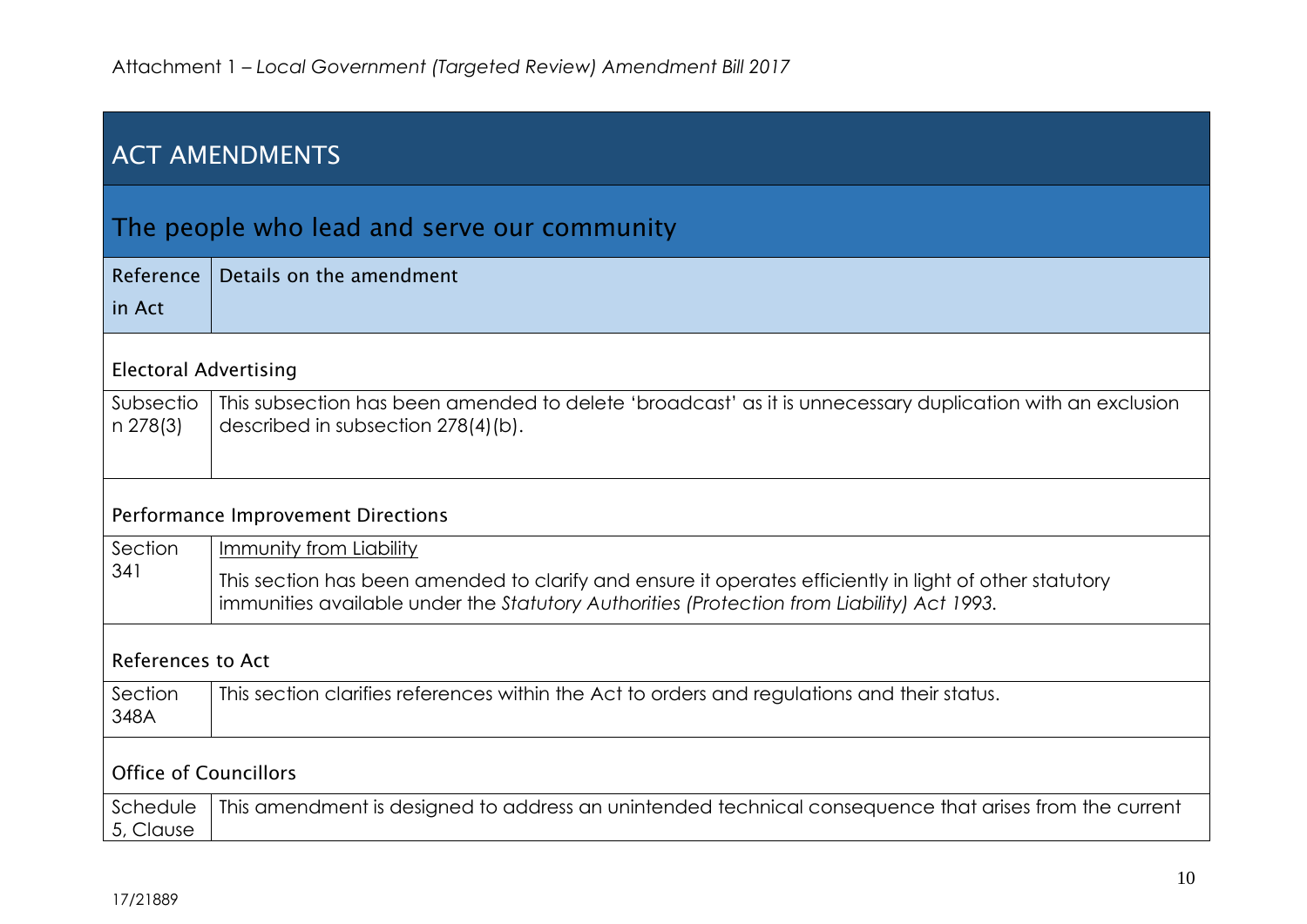| <b>ACT AMENDMENTS</b>                       |                                                                                                                                                                                                                                                                                                                                                                                                                                                                                    |
|---------------------------------------------|------------------------------------------------------------------------------------------------------------------------------------------------------------------------------------------------------------------------------------------------------------------------------------------------------------------------------------------------------------------------------------------------------------------------------------------------------------------------------------|
| The people who lead and serve our community |                                                                                                                                                                                                                                                                                                                                                                                                                                                                                    |
| Reference                                   | Details on the amendment                                                                                                                                                                                                                                                                                                                                                                                                                                                           |
| in Act                                      |                                                                                                                                                                                                                                                                                                                                                                                                                                                                                    |
| 3(f)                                        | operation of Schedule 5, Clause 3 (Vacation of Office).                                                                                                                                                                                                                                                                                                                                                                                                                            |
|                                             | It impacts councillors who are moving residence from their elected municipality into another municipality but<br>who are eligible to be enrolled on the general managers electoral roll in respect to their elected municipality<br>and therefore remain eligible to hold office. The Act does not provide enough time for changes in their<br>electoral details to occur and could result in a councillor becoming automatically vacated from office due<br>to this technicality. |
|                                             | The aim of this amendment is to provide a transitional period to give councillors who are eligible to remain in<br>office the time to ensure they can update their electoral details so that they are not automatically vacated.                                                                                                                                                                                                                                                   |
|                                             | The automatic vacation provision will continue to operate if the councillor is not entitled to remain in office,<br>due to their electoral status.                                                                                                                                                                                                                                                                                                                                 |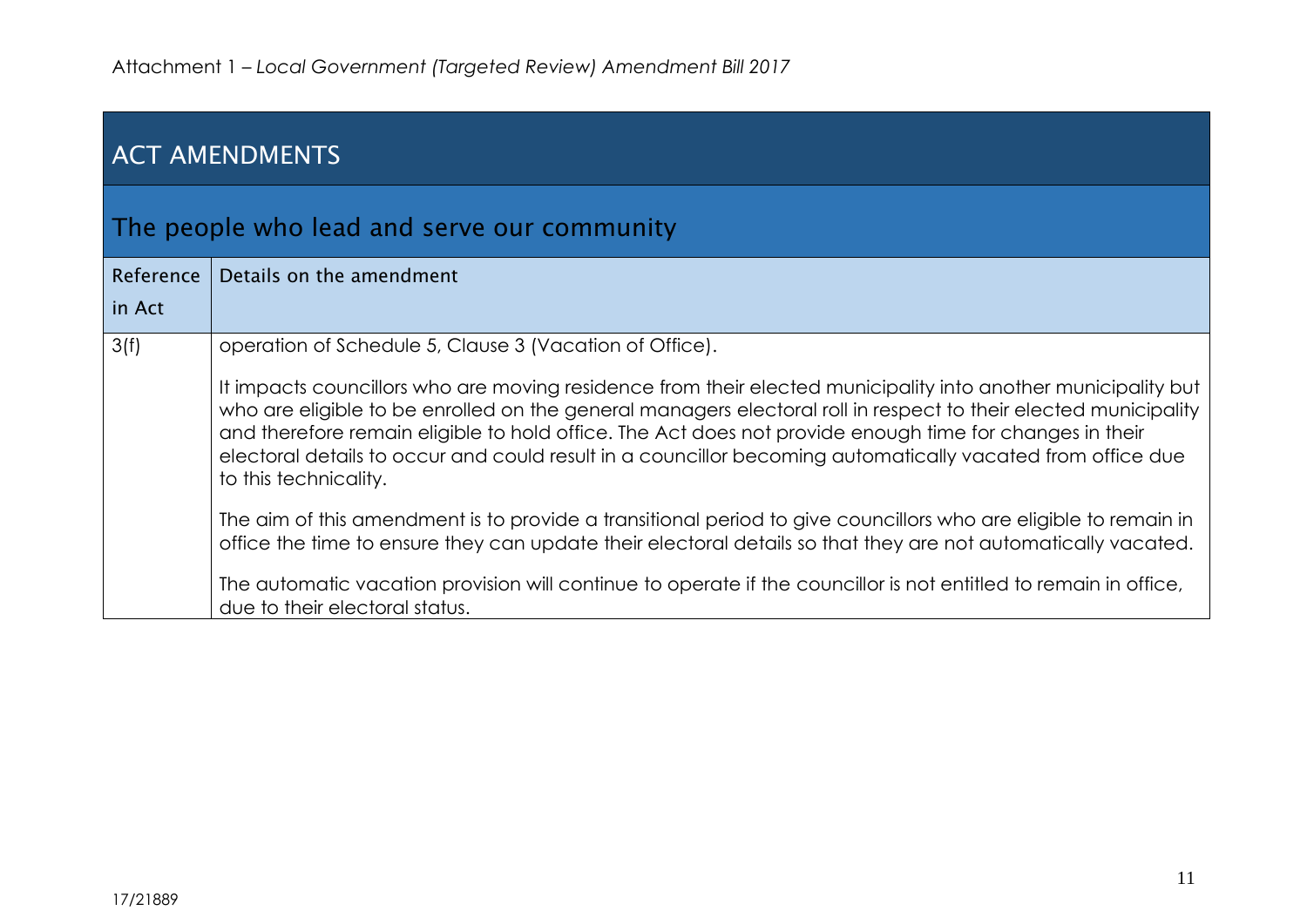## ADDITIONAL MATTERS

The following have not been included in the draft amendment Bill however are being considered for inclusion. These have been identified since the conclusion of the Steering Committee's recommendations to the Minister and are generally aimed at strengthening existing provisions, rather than introducing materially new provisions. The Department of Premier and Cabinet would appreciate your feedback on these additional matters.

| Reference in                                             | Details on the amendment                                                                                                                                                                                                                                                                                                                                                                                                                                                                             |
|----------------------------------------------------------|------------------------------------------------------------------------------------------------------------------------------------------------------------------------------------------------------------------------------------------------------------------------------------------------------------------------------------------------------------------------------------------------------------------------------------------------------------------------------------------------------|
| Act                                                      |                                                                                                                                                                                                                                                                                                                                                                                                                                                                                                      |
| Section 339A<br>(Misuse of<br>Office)                    | Considering clarifying this provision so that it also includes an "attempt" to procure, the doing, or not<br>doing anything to gain an advantage or to avoid a disadvantage.                                                                                                                                                                                                                                                                                                                         |
| Section 339E                                             | Considering clarifying this provision so that:                                                                                                                                                                                                                                                                                                                                                                                                                                                       |
| (Complaints<br>against non-<br>compliance or<br>offence) | the Director of Local Government has the power and ability to refer such matters of non-<br>compliance to third parties or other investigative authorities where the Director considers the<br>matter may more appropriately be handled within their jurisdiction;<br>the matters which the Director can investigate are clarified; and<br>the Director, in determining the procedure for handing complaints or investigating matters, can<br>also authorise a person to undertake an investigation. |
|                                                          | These amendments could make the investigation provisions clearer.                                                                                                                                                                                                                                                                                                                                                                                                                                    |
| Financial<br>Administration                              | Considering including a similar provision to the Public Account Act 1986 that allows general managers<br>to continue to run the council and expend funds until the council adopts the estimates in the situation<br>where a council does not approve its estimates prior to 1 July of any year.                                                                                                                                                                                                      |
|                                                          | This would allow councils to continue to operate efficiently in such circumstances.                                                                                                                                                                                                                                                                                                                                                                                                                  |
| Financial<br>Administration<br>& Section 3               | Considering including a definition of 'senior positions' within a council as it is currently not defined and<br>could be further clarified to avoid confusion. This could encapsulate those senior employees who are<br>direct reports to a general manager.                                                                                                                                                                                                                                         |